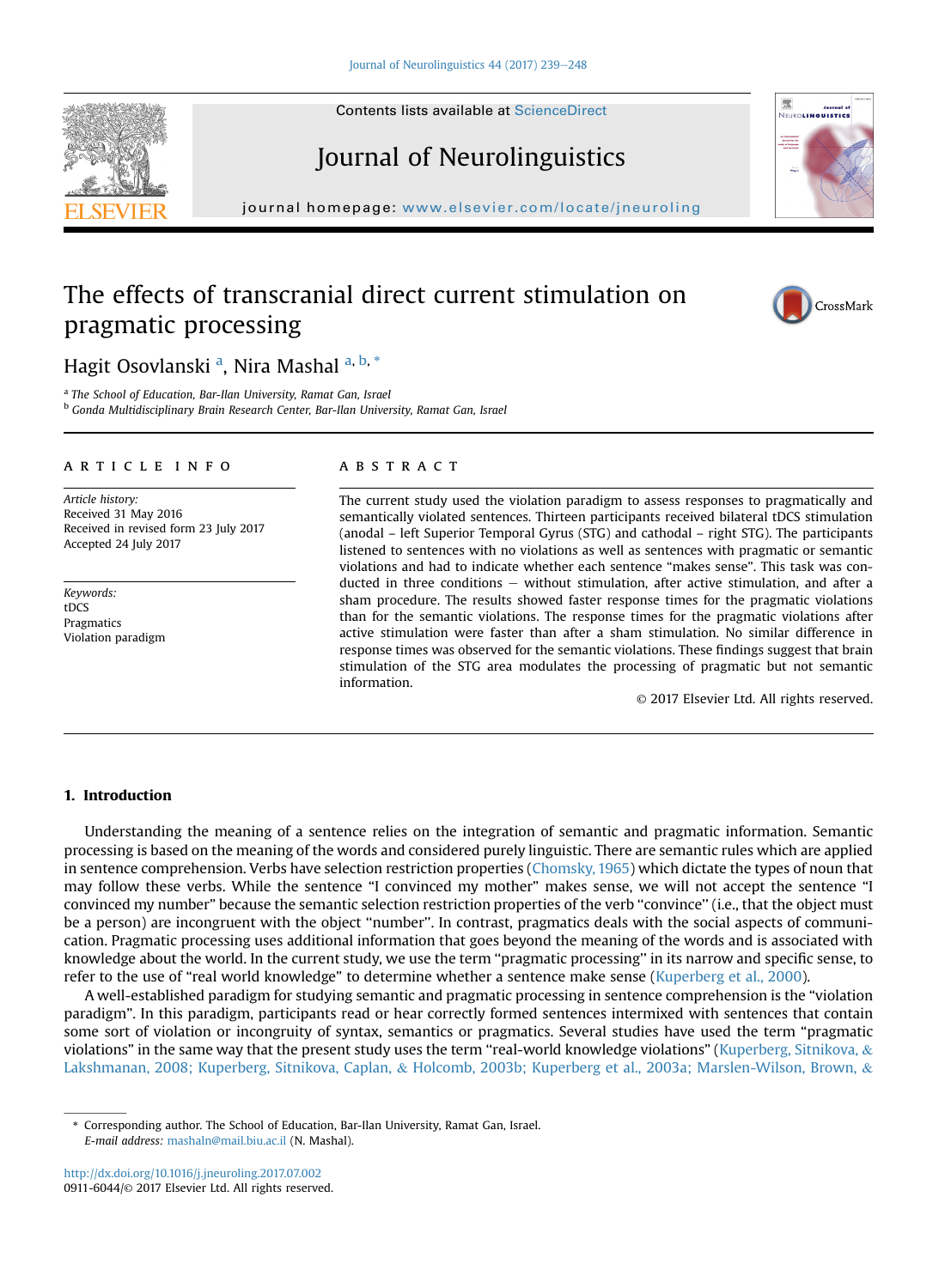[Tyler, 1988; Paczynski](#page-9-0) & [Kuperberg, 2012; Ye](#page-9-0) & [Zhou, 2009](#page-9-0)). [Marslen-Wilson et al. \(1988\)](#page-9-0) were the first to use sentences with such violations. The participants listened to normal sentences (e.g., John played the guitar) and to sentences with syntactic (e.g., John slept the guitar), semantic (e.g., John drank the guitar), or pragmatic (John buried the guitar) violations, and had to press a computer key when they heard the target word (e.g. guitar). Each sentence was preceded by a lead-in sentence that provided a context for it. The results showed slower response times to the sentences with the violations than the normal sentences. The responses to sentences with pragmatic violations were significantly faster than to sentences with semantic violations. However, a different pattern of responses was documented in a later study [\(Kuperberg et al., 2008\)](#page-9-0), in which the participants had to indicate whether a sentence they read "made sense". The participants responded to sentences with syntactic violations (e.g. Every morning at breakfast the boys would eats toast and jam), pragmatic violations (e.g., Every morning at breakfast the boys would plant the flowers) and sentences with semantic violations (e.g., Every morning at breakfast the eggs would eat toast and jam). The problem in the sentences with pragmatic violations lies at the level of integrating the occasions when boys might plant flowers with what we know about events that usually occur at breakfast. The sentences with semantic violations are ungrammatical because the inanimate subject "eggs" does not have the semantic attributes to perform the action of eating. When encountering such a violation one has to continue the analysis or the reanalysis of the critical word in relation to its context. The results showed that response times to sentences with pragmatic violations were significantly slower than to sentences with semantic violations. In addition, the response times to the semantically violated sentences did not significantly differ from those for the non-violated sentences. The different methods – i.e., the type of the word in which the violation could be detected (a noun vs. a verb), the presence of a lead-in sentence, the location of the target word within the sentence and the type of task – may have contributed to the apparently contradictory results.

Evidence for behavioral differences in processing semantic and pragmatic violations were also observed in studies using other techniques. For instance, eye-movement tracking studies ([Rayner, Warren, Juhasz,](#page-9-0) & [Liversedge, 2004; Warren](#page-9-0) & [McConnell, 2007](#page-9-0)) showed a difference in eye-movement patterns when people read sentences with semantic or pragmatic violations. [Paczynski and Kuperberg \(2012\)](#page-9-0) found different event-related potential (ERP) waveforms for semantic and pragmatic violations. Both types of violations elicited an N400 waveform in response to the critical word. The N400 waveform is a negative-going potential with an onset at about 250 ms and a peak around 400 ms and is thought to reflect the semantic processing of a word in relation to its preceding context ([Kutas](#page-9-0) & [Federmeier, 2011\)](#page-9-0). The semantic associates of the critical word in the preceding linguistic context attenuated the N400 response to the world-knowledge violations but did not attenuate the N400 response to the semantic violations. Those findings suggest that the brain distinguishes between the processing of real-world knowledge and semantic (selection-restriction) information during sentence comprehension.

Neuroimaging studies of pragmatic and semantic violations yielded inconsistent findings [\(Hagoort, Hald, Bastiaansen,](#page-8-0)  $\&$ [Petersson, 2004; Kuperberg et al., 2008, 2000; Menenti, Petersson, Scheering,](#page-8-0) & [Hagoort, 2009; Tesink, Buitelaar](#page-8-0) & [Petersson,](#page-8-0) [2011; Ye](#page-8-0) & [Zhou, 2009\)](#page-8-0). [Kuperberg et al. \(2000\)](#page-9-0) measured the neural activity of subjects listening to normal sentences in contrast to sentences containing pragmatic, semantic or syntactic violations. The participants were asked to judge whether the sentences "made sense". The violations were created by replacing the last word of the normal sentences (e.g., My mother ironed a shirt) with one that created a syntactic violation (e.g., His father chattered the umbrella), semantic violation (e.g., My mother ironed a kiss) or a pragmatic one (e.g., The woman painted the insect). Greater activation in the left superior-temporal gyrus (STG) was observed for the pragmatic condition than for either the normal, the semantic or the syntactic one, and there was greater activation of the right STG and middle-temporal gyrus (MTG) in the semantic than in the syntactic condition. A subsequent study compared the brain activity of subjects reading normal sentences or tones with syntactic or pragmatic violations ([Kuperberg et al., 2003a](#page-9-0)). In that study the word creating the violation was a verb which was sentence-final (e.g. for good photographs we hoped that the infant would phone) or non-sentence-final (e.g. If the post office is closed John cannot shoot the letter). Greater activity in the left STG was found in response to sentences with pragmatic violations than to those with syntactic ones, as well as in the adjacent STS when sentences with pragmatic violations were compared with normal ones (this study did not include sentences with semantic violations). These studies thus suggest that the left STG may play an important role in processing sentences with pragmatic violations. However, inconsistent findings were observed in a later study that tested the neural correlates of normal sentences and those with syntactic, semantic or pragmatic violations [\(Kuperberg et al., 2008\)](#page-9-0). The findings revealed greater activity in the left anterior inferior frontal gyrus (IFG) and the bilateral anterior ventromedial temporal cortices (fusiform and parahippocampal gyri) in response to real-world violations than to each of the other three sentence types. The stimuli used in this study were similar to those of the previous study ([Kuperberg](#page-9-0) [et al., 2003a](#page-9-0)), and the word creating the violation was a verb that was not sentence-final. The above studies thus demonstrate increased activity in the left STG when processing pragmatic violations where the target word is at the end of the sentence. In contrast, processing pragmatic violations in which the critical word is a verb or not necessarily sentence-final yields inconsistent results.

[Tesink et al. \(2011\)](#page-9-0) reported different results. The participants listened to normal sentences (e.g. Dutch trains are yellow and blue), sentences containing semantic violations ("Dutch trains are sour and blue"), and sentences with pragmatic worldknowledge violations ("Dutch trains are white and blue"). In this study, the sentences with the pragmatic violations have coherent semantic interpretations but are false. The findings showed greater activity in the left STG and the left IFG for the sentences with the semantic violations than for the normal sentences, but when the sentences with the pragmatic violations were compared to normal ones, the increased activity was seen bilaterally in the IFG but not in the STG area. Direct comparisons between sentences with pragmatic and semantic violations were not reported. Perhaps the use of different type of pragmatic violations may explain the different results.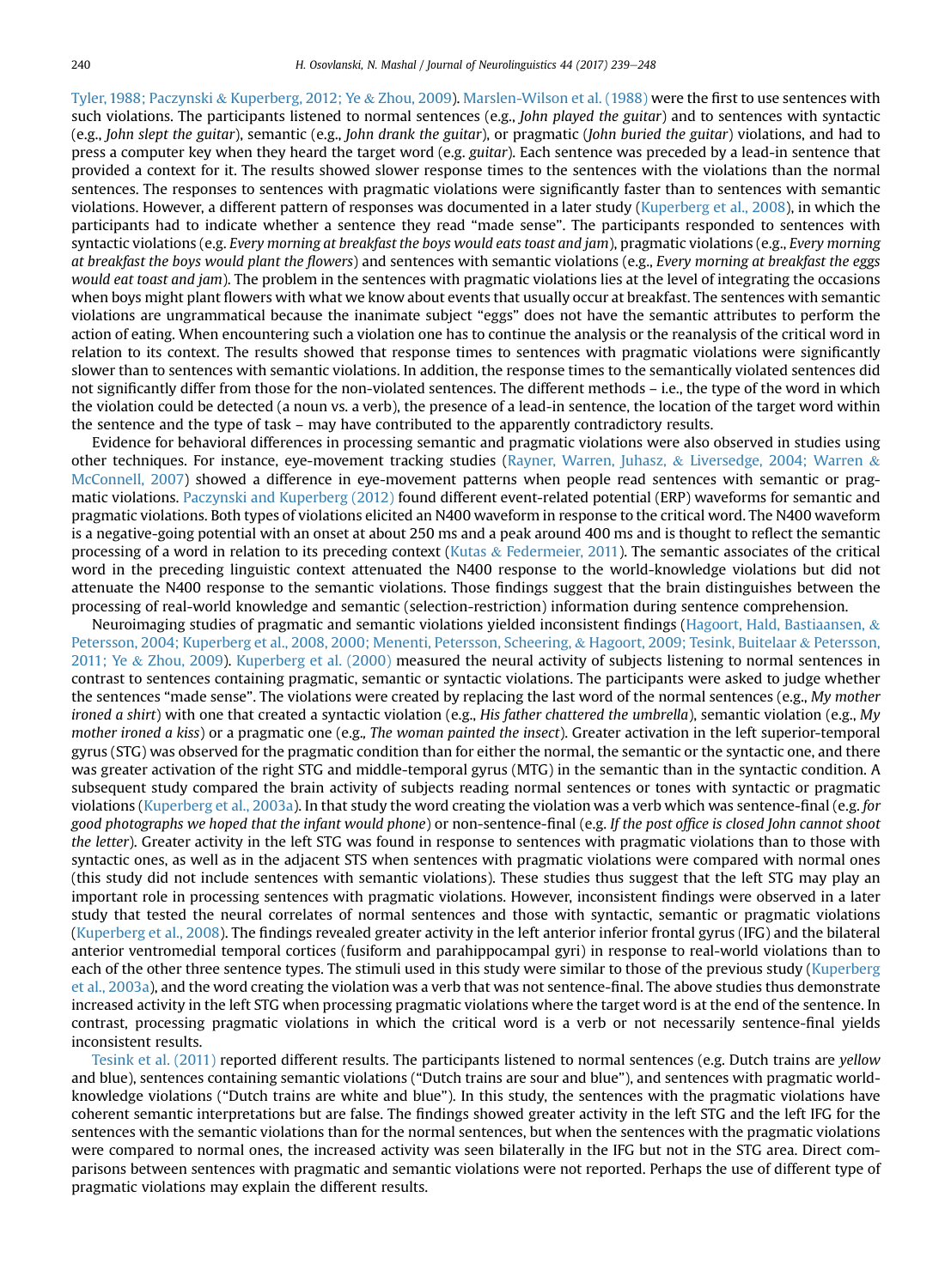Given the paucity of studies that directly compared sentences with semantic and pragmatic violations, the current study tested whether the processing of real-world knowledge can be modulated by transcranial Direct Current Stimulation (tDCS) over the left STG. tDCS is a non-invasive, painless, safe brain stimulation technique [\(Nitsche et al., 2008\)](#page-9-0) which utilizes a persistent direct current. The current is passed between a positively charged anode and a negatively charged cathode placed over the scalp. Depending on the polarity of the current flow, brain excitability can be either increased or decreased. Anodal stimulation is considered to produce an enhancement of cortical excitability, while cathodal stimulation appears to have the opposite effect [\(Nitsche](#page-9-0) & [Paulus, 2000\)](#page-9-0), both during stimulation and for a few minutes thereafter. The stimulating electrode is placed over the target area and the second (reference) electrode may be placed over a remote region in unilateral stimulation or over the contralateral area in bilateral stimulation. Recent evidence suggests that tDCS over the left STG affects language performance, probably by facilitating lexical processes via pre-activation of language-related neural networks ([Sparing, Dafotakis, Meister, Thirugnanasambandam,](#page-9-0) & [Fink, 2008\)](#page-9-0). For instance, [Sparing et al. \(2008\)](#page-9-0) demonstrated that a unilateral anodal tDCS to the left STG area enhanced performance on a picture-naming task. Participants responded significantly faster following a unilateral anodal tDCS to the left STG than after a unilateral cathodal stimulation to that area, anodal stimulation to the homologue area, or a sham procedure. STG stimulation also enhances verbal associative learning by applying anodal stimulation over Wernicke's area ([Fiori, Cipollari, Caltagirone, Marangolo, 2014;](#page-8-0) for review see [Hartwigsen,](#page-8-0) [2015](#page-8-0)). Nevertheless, it should be noted that our present understanding of tDCS limits the technique's ability to localize function in the human brain ([De Berker, Bikson](#page-8-0) & [Bestmann, 2013\)](#page-8-0). As such, the effects of tDCS are not restricted to the stimulation site but rather, it can induce changes at distant points through effective modulations of remote, interconnected networks (e.g., [Hummel](#page-8-0) & [Cohen, 2006\)](#page-8-0).

Several studies tested the effects of bilateral tDCS instead of unilateral stimulation on cognitive performance. For example, [Lifshitz Ben Basat, Gvion, Vatine, and Mashal \(2016\)](#page-9-0) found that bilateral tDCS stimulation over language areas improves the naming abilities of individuals with chronic aphasia. [Metzuyanim-Gorlick and Mashal \(2016\)](#page-9-0) found that bilateral tDCS over the dorsolateral prefrontal cortex (DLPFC) (anodal over left and cathodal over right DLPFC) improved cognitive inhibition in healthy participants. Furthermore, there is evidence suggesting that bilateral stimulation facilitates motor performance more than unilateral stimulation ([Mordillo-Mateos et al., 2012; Sehm, Kipping, Schafer, Villringer,](#page-9-0) & [Ragert, 2013; Vines, Cerruti,](#page-9-0) & [Schlaug, 2008\)](#page-9-0). It has been also shown that bilateral stimulation of the motor cortex induces an increase in cortical excitability on the anodal-stimulated side and a decrease in the cathodal-stimulated side ([Mordillo-Mateos et al., 2012](#page-9-0)). However, the effects of bilateral as compared to unilateral stimulation on cognitive functioning are still unclear. Nevertheless, [Boggio et al.](#page-8-0) [\(2009\)](#page-8-0) showed that anodal tDCS to the left anterior temporal lobe (ATL) reduced false memories while maintaining veridical memory performance. The anodal stimulation was performed in two ways, unilateral stimulation of the left ATL and bilateral (anodal left/cathodal right ATL) stimulation. Both unilateral and bilateral tDCS were effective in reducing false memories. However, the magnitude of effect after bilateral stimulation, although not significant was larger than that of the unilateral stimulation.

The aim of the current study was to investigate the effects of tDCS over the STG area on pragmatic processing. We used sentences similar to those of [Kuperberg et al. \(2000\).](#page-9-0) The participants listened to normal sentences and to sentences with either semantic or pragmatic violations and were asked whether the sentences "made sense''. The word producing the violation was a sentence-final noun. We hypothesized that sentences with pragmatic violations would be processed faster than those with semantic violations. We also hypothesized that bilateral stimulation of the left STG area (anode electrode over left STG, cathode electrode over right STG) would improve the response times to the sentences with the pragmatic violations but not those with the semantic violations.

## 2. Methods

The study included a tDCS experiment which was preceded by an online pre-test intended to validate the stimulus pool.

## 3. Online pre-test

To validate the three sentence types, an online pre-test was conducted to test for differences among the three conditions.

## 3.1. Participants

Ten native Hebrew speakers took part in the online pre-test (5 men and 5 women; mean age  $=$  48.45, SD  $=$  4.78, range 41–54 years). Vocabulary knowledge was assessed by a Hebrew version of the Peabody Picture Vocabulary Test (PPVT-4 ([Dunn](#page-8-0) & [Dunn, 2007](#page-8-0))). The mean score was 74.6 (out of 84), SD = 7.83. No other cognitive performance measures were performed.

## 3.2. Stimulus construction

The initial stimulus pool consisted of 195 sentences in Hebrew – 65normal sentences, 65 sentences with pragmatic violations, and 65 with semantic violations. The sentences with the pragmatic and the semantic violations were created by replacing the last word of a normal sentence with a word creating a violation. These sentences were submitted to 10 native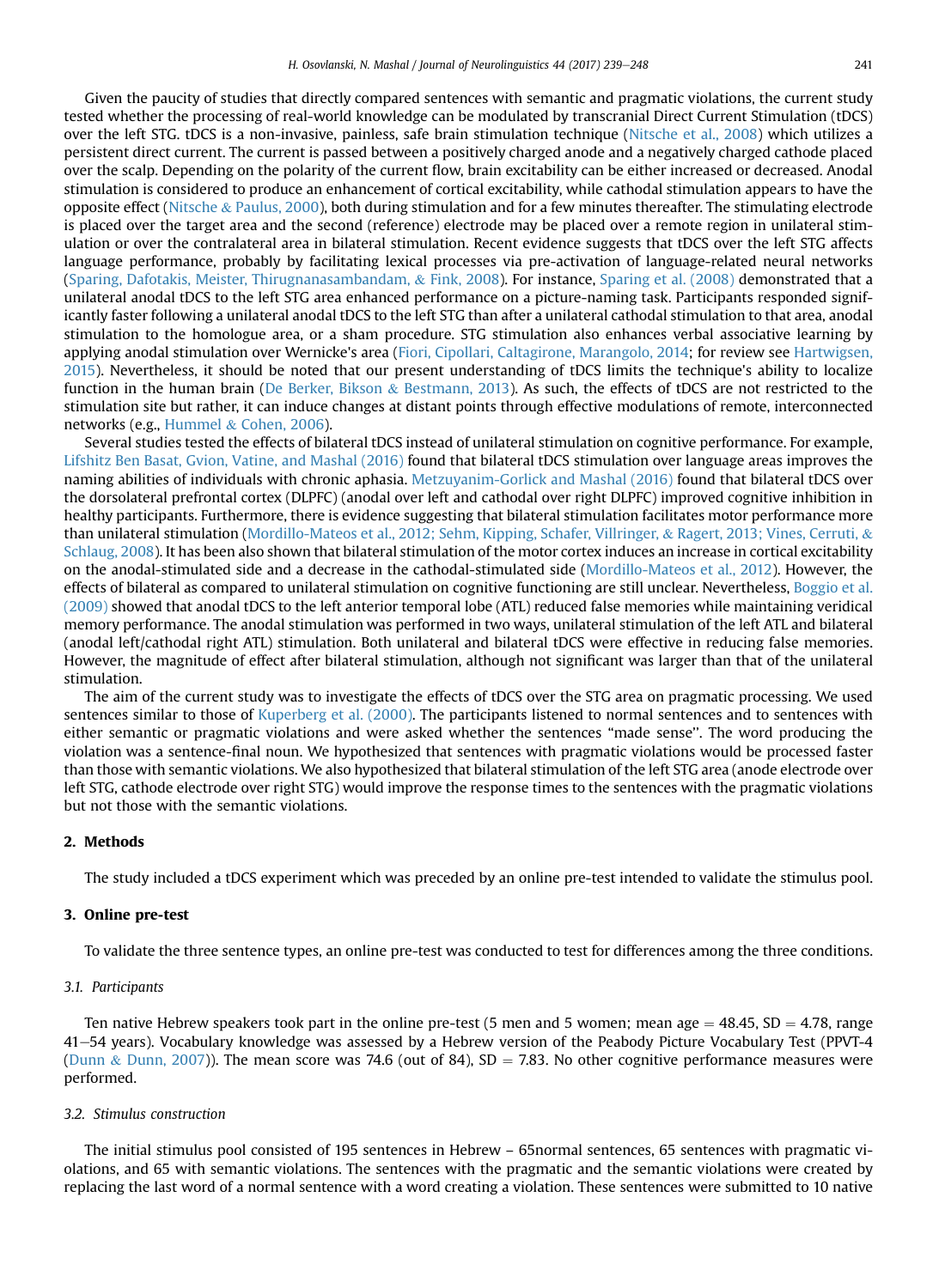Hebrew speakers (aged 20–55) for an offline pre-test. These individuals were asked to fill out a questionnaire in which they had to use plus or minus signs to indicate whether each sentence described a possible situation, and whether the sentence described a reasonable situation which could occur in real life. Sentences that were rated by at least 90% of the judges as describing a possible and reasonable situation were selected to be used as normal sentences (e.g., At dinner my uncle drank juice). Sentences that were rated by at least 90% of the judges as describing an impossible (and thus unreasonable) situation were selected to be used as sentences with semantic violations (e.g., At dinner my uncle drank a rock). Sentences that were rated by at least 90% of the judges as describing possible but unlikely situations were selected to be used as sentences with pragmatic violations (e.g., At dinner my uncle drank gasoline). The final stimulus pool thus consisted of 50 normal sentences, 50 sentences with pragmatic violations and 50 with semantic violations. The sentence-final words contained  $1-3$  syllables, their frequency ranging from 59 to 64375 (per million). Word frequency was assessed through the Hebrew word frequency database [\(Linzen, 2009\)](#page-9-0). The final words were balanced among the three conditions according to word frequency and number of syllables. A one-way ANOVA with sentence type found no significant difference in either the frequency rate  $F(2,147) = 1.49$ ,  $p = 0.23$ , or the number of syllables F (2,147) = 1.47,  $p = 0.86$ , indicating no significant differences in either attribute among the lists. The sentences without the final words (sentence preambles) were recorded by a native adult female Hebrew speaker (in her fifties). The final words were recorded separately by the same speaker and were spliced into the sentence preambles.

#### 3.3. Procedure

The participants attended a session at which their vocabulary knowledge was assessed by the PPVT test. They were then told that they would hear a series of sentences and were instructed to judge whether each sentence "makes sense" by pressing one of two keys using their dominant hand ("b" for "makes sense" and "n" for "does not make sense"). The participants sat in front of the computer and heard the sentences via headphones connected to the computer. First they heard the sentence without the final word, and then they heard the final word. While each sentence was being played, the participants saw a blank white screen. A fixation mark was presented at the middle of the screen for a fixed time of 3 s between one sentence and the next to allow enough time to answer. The order of the sentences was randomized. The sentences were played via Cedrus SuperLab version 5.0 software (Cedrus Corp, San Pedro, CA), which also recorded the response times and accuracy. The experiment started with a practice list of six sentences (two of each type).

## 3.4. Results

Table 1 presents the reaction times (RTs) and the accuracy rate for each sentence type. The RTs were analyzed with a oneway repeated measure analysis of variance (ANOVA), with sentence type as the within-subject factor (three levels: normal sentence, sentence with a pragmatic violation, sentence with a semantic violation). Reaction times that exceeded 2 standard deviations from the participant's mean for each sentence type were excluded. Overall, 4.99% of the trials were excluded. Only the correct trials were analyzed. Error rates were too low to permit meaningful analyses (see Table 1) and therefore, the accuracy data was not analyzed.

The RT analysis yielded a significant effect of sentence type,  $F(2, 18) = 3.92$ ,  $p = 0.04$ ,  $\eta^2 = 0.30$ . Bonferonni adjusted posthoc comparisons revealed that RTs to normal sentences did not significantly differ from RTs to sentences with pragmatic violations,  $p = 0.49$ , or sentences with semantic violations,  $p = 0.89$ . Sentences with pragmatic violations were processed significantly faster than sentences with semantic violations,  $p = 0.04$ .

## 4. tDCS experiment

#### 4.1. Participants

Thirteen right-handed, native-Hebrew-speaking volunteers took part in the experiment (6 men and 7 women; mean age  $49.15$ ,  $SD = 4.65$  range 38–54 years). Their receptive vocabulary was assessed by the Hebrew version of the Peabody Picture Vocabulary Test (PPVT-4 ([Dunn](#page-8-0) & [Dunn, 2007\)](#page-8-0)); their mean score was 74.85 (out of 84), SD = 3.26. No other cognitive performance measures were taken. People with a history of seizures or neurological or psychiatric diagnoses were excluded from the study. The participants gave informed consent and the ethics committee of the School of Education of Bar-Ilan

Table 1

| Sentence Type        | <b>Reaction Times</b> |         | Accuracy |      |
|----------------------|-----------------------|---------|----------|------|
|                      | M                     | SD      | M        | SD   |
| Normal               | 1712.75               | 117.40  | 99.2     | 1.03 |
| Pragmatic violations | 1678.36               | 158.89  | 91.8     | 7.91 |
| Semantic violations  | 1735.059              | 133.133 | 97.6     | 2.27 |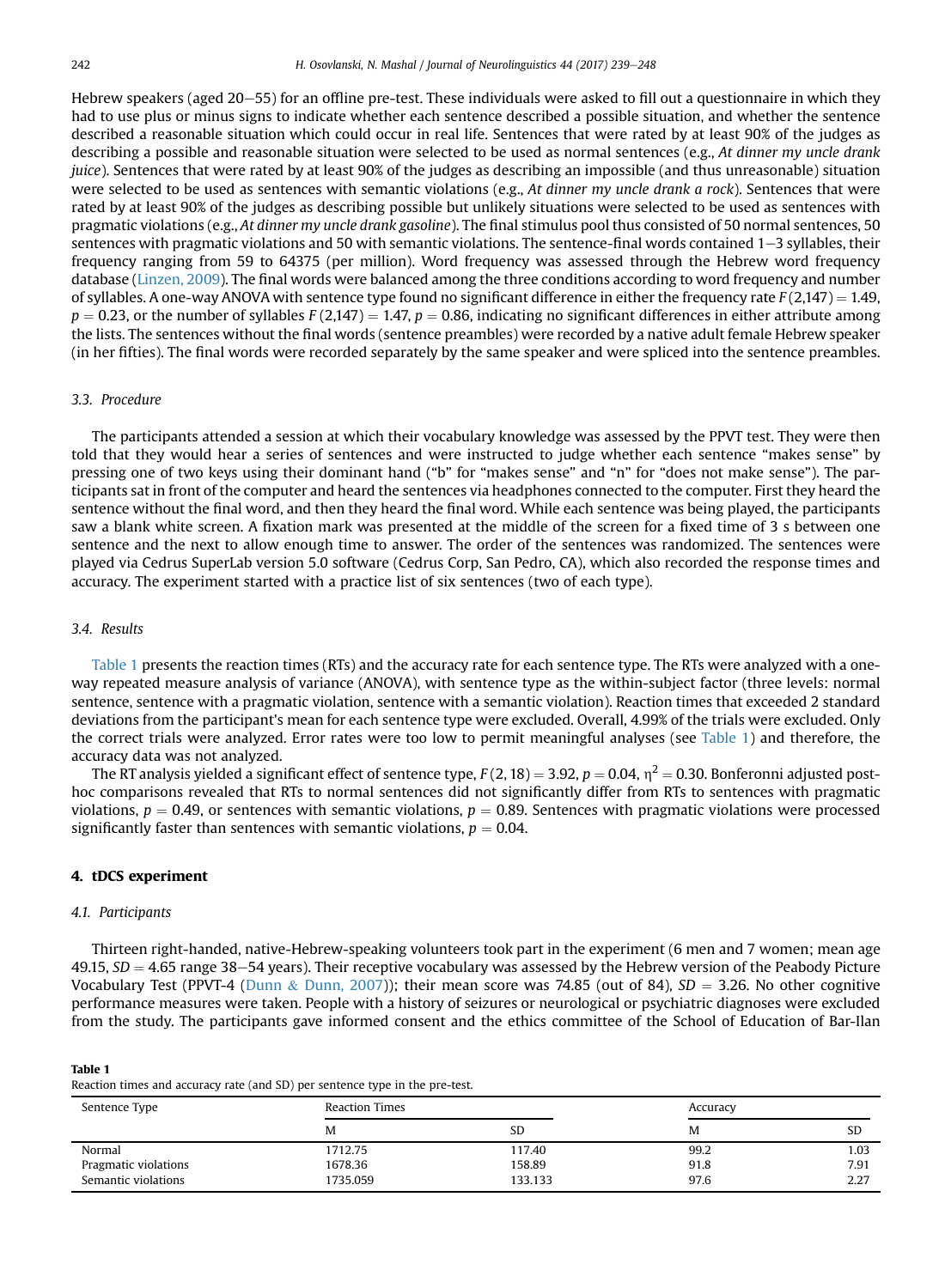<span id="page-4-0"></span>University approved the study, which was conducted in adherence to the Helsinki Declaration. All the participants took part in the active stimulation as well as the sham session.

## 4.2. Stimuli

The stimuli included 144 Hebrew sentences (48 normal sentences, 48 sentences with pragmatic violations, and 48 with semantic violations) derived from the online pre-test, with two sentences omitted from each condition. Sentences for which four or more participants in the online pre-test (86.67% of the participants) gave the wrong answer were excluded. The sentences were divided into three lists for each stimulation condition (baseline, active stimulation, sham). Each list consisted of 48 sentences e 16 normal sentences, 16 sentences with pragmatic violations, and 16 with semantic violations.

The same sentence preambles did not appear twice in the same list. The lists were counterbalanced by the number of syllables  $(1-3)$  and the frequency of the final word. The word frequency was taken from the Hebrew word frequency database ([Linzen, 2009](#page-9-0)). A two-way ANOVA, 3 (sentence type: normal, with pragmatic violations, with semantic violations) x 3 (stimulation condition: baseline, active tDCS, sham stimulation) on the frequency rate showed no significant main effect of sentence type,  $F(2,135) = 1.44$ ,  $p = 0.24$ ,  $n^2 = 0.02$ , stimulation condition,  $F(2,135) = 0.51$ ,  $p = 0.61$ ,  $n^2 = 0.01$ , or the interaction between the two,  $F(2,135) = 0.07$ ,  $p = 0.99$ ,  $\eta^2 = 0.00$ , indicating no significant differences in word frequency among the lists. Similarly, the two-way ANOVA(sentence type x stimulation condition) on the number of syllables showed no significant main effect of sentence type,  $F(2,135) = 1.47$ ,  $p = 0.86$ ,  $n^2 = 0.00$ , stimulation condition,  $F(2,135) = 0.78$ ,  $p = 0.46$ ,  $n^2$  = 0.01, or the interaction between the two, F (2,135) = 1.06, p = 0.38,  $n^2$  = 0.03, indicating no significant differences in the number of syllables in the final word among the lists.

## 4.3. tDCS

The tDCS was delivered by a battery-driven, constant-current stimulator (neuro-Conn GmbH, Ilmenau, Germany) using a pair of surface saline-soaked sponge electrodes (5 cm  $\times$  5 cm). The sponges were placed over CP5 and CP6 scalp positions (according to the EEG 10–20 system) and were kept in place by elastic bands. These positions were correlated with the left and right STG areas, respectively [\(Sparing et al., 2008; Weltman](#page-9-0) & [Lavidor, 2013\)](#page-9-0). A 10-20 EEG cap was used to mark the correct location for the electrode placement. Bilateral tDCS stimulation was applied by placing the anode electrode over the left STG area and the cathode electrode over the right STG area (see Fig. 1). In the active stimulation condition, a constant current of 2 mA was applied for 20 min with a ramping period of 30 s both at the beginning and at the end of the stimulation. Sham stimulation was performed in the same way, although the current was stopped automatically after the first 30 s. This procedure reliably blinds subjects for the respective stimulation condition [\(Gandiga, Hummel,](#page-8-0) & [Cohen, 2006](#page-8-0)).



Fig. 1. Schematic representation of the study design presenting an example of a sentence with pragmatic violation, semantic violation and a normal sentence (from left to right) and the tDCS montage. See text for full details.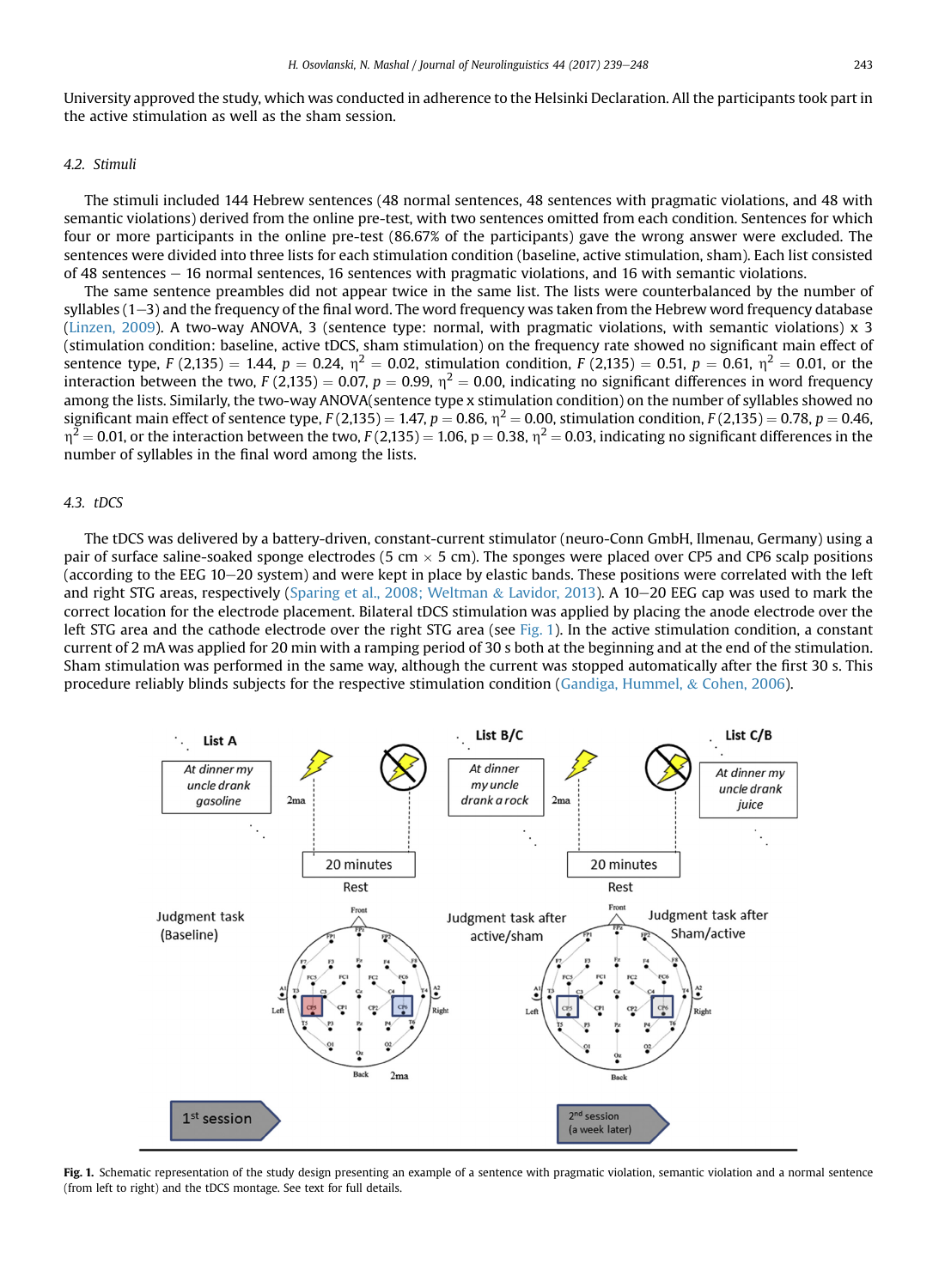## <span id="page-5-0"></span>4.4. Procedure

The participants attended two sessions. In the first session, after completing the PPVT [\(Dunn](#page-8-0)  $&$  [Dunn, 2007\)](#page-8-0), they participated in the baseline condition, in which they listened to all the sentences in the first list and performed a behavioral judgment task. The participants sat in front of the computer and heard the sentences in a woman's voice via headphones connected to the computer. While the sentence was playing, the participants saw a blank white screen. A fixation mark was presented at the middle of the screen for a fixed time of 3 s between one sentence and the next to allow the user enough time to answer whether it described a ''reasonable'' situation by pressing one of two keys using their right hand ("b" for "reasonable" and "n" for "unreasonable"). The order of the sentences was randomized. After 20 min of stimulation the participants listened to another list of sentences and performed the same judgment task again. Six participants were given active stimulation and seven sham stimulation.

The second session took place one or two weeks after the first and included 20 min of stimulation, after which the participants performed the task on the third list. Those who participated in the active tDCS stimulation in the first session underwent sham stimulation in the second session and vice versa (See [Fig. 1](#page-4-0)).

Overall, each participant performed the judgment task in 3 conditions – no stimulation, active stimulation and sham stimulation (with the order of active and sham stimulation counterbalanced). The tDCS application was single-blinded as the participants were told in advance that they are going to receive two sessions of brain stimulation. The participants reported a tingly or itchy sensation at the start of the stimulation (both in the sham and the active condition), which typically faded away. After debriefing, the participants reported that they could not feel any difference in the sensation between the sessions.

## 4.5. Results

Fig. 2 and [Table 2](#page-6-0) present the reaction times and accuracy data for each sentence type as a function of stimulation condition. Reaction times that exceeded 2 standard deviations from the participant's mean for each sentence type were excluded. Overall, 4.30% of the trials were excluded. Only correct trials were analyzed. Error rates were too low to permit meaningful analyses (see [Table 2](#page-6-0)), therefore, the accuracy data was not analyzed.

The data were initially analyzed with 3 (sentence type: normal, with pragmatic violations, with semantic violations) x 3 (stimulation condition: baseline, active stimulation, sham stimulation) x 2 (order of stimulation: tDCS in the first session, tDCS in the second session) repeated-measure ANOVA. The main effect of order of stimulation,  $F(1, 11) = 0.35$ ,  $p = 0.67$ ,  $\eta^2$  = 0.03, was non-significant. The RT analysis indicated non-significant interactions with order of stimulation: order and sentence type  $F(2, 22) = 2.92$ ,  $p = 0.10$ ,  $\eta^2 = 0.27$ ; order and condition  $F(2, 22) = 1.46$ ,  $p = 0.26$ ,  $\eta^2 = 0.12$ ; order, sentence type and condition,  $F(4, 44) = 0.14$ ,  $p = 1.00$ ,  $\eta^2 = 0.01$ . The analyses were therefore conducted without the factor of order.

A two-way 3  $\times$  3 repeated-measures ANOVA with 3 sentence types (normal, with pragmatic violations, with semantic violations) and 3 stimulation conditions (baseline, active tDCS, sham stimulation) as within-subject factors were performed for response times as dependent variable.

## 4.6. Reaction times

The RT analysis indicated a significant main effect of sentence type,  $F(2, 24) = 16.05$ ,  $p < 0.001$ ,  $p = 0.57$ . Bonferonni adjusted post-hoc comparisons revealed that the responses to normal sentences ( $M = 1721.25$ ,  $SD = 188.79$ ) were



Fig. 2. Mean reaction times (standard errors) by sentence type and stimulation condition.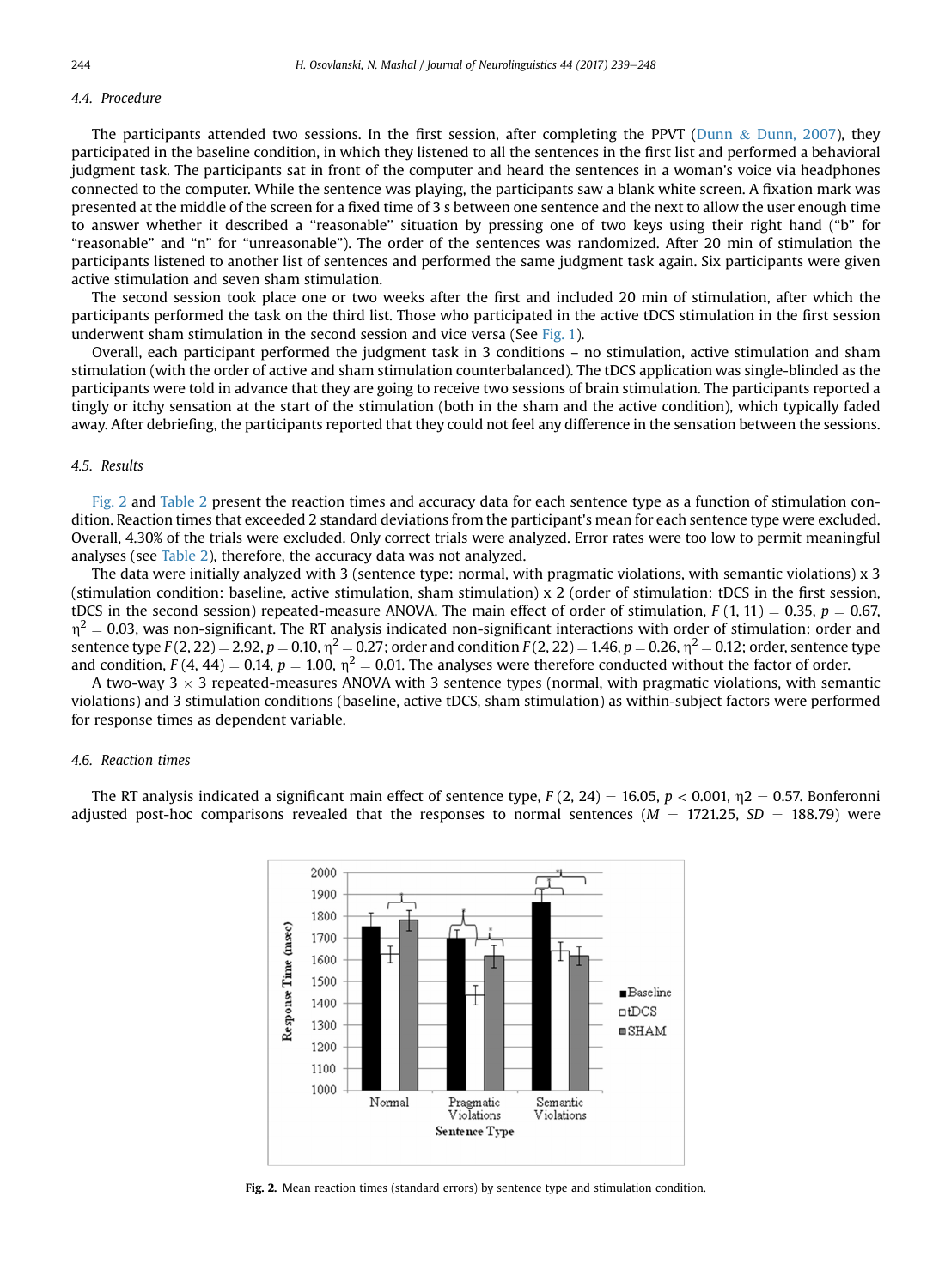#### <span id="page-6-0"></span>Table 2

Percent of correct responses and SD for sentence type by stimulation conditions.

| Sentence Type        | Baseline |           | Active stimulation |           | Sham stimulation |           |
|----------------------|----------|-----------|--------------------|-----------|------------------|-----------|
|                      | M        | <b>SD</b> | M                  | <b>SD</b> | M                | <b>SD</b> |
| Normal               | 100      | 0.00      | 98.08              | 3.00      | 96.63            | 4.85      |
| Pragmatic violations | 94.71    | 5.62      | 98.08              | 3.00      | 98.08            | 3.94      |
| Semantic violations  | 98.56    | 2.74      | 98.56              | 2.74      | 100.00           | 0.00      |

significantly slower than the responses to sentences with pragmatic violations ( $M = 1610.49$ ,  $SD = 177.50$ ),  $p = 0.003$ , and did not significantly differ from RTs to sentences with semantic violations ( $M = 1708.37$ ,  $SD = 204.70$ ),  $p = 1.00$ . RTs to sentences with pragmatic violations were significantly faster than RTs to sentences with semantic violations,  $p < 0.001$ .

The RT analysis also indicated a significant main effect of stimulation condition, F (2, 24) = 14.68, p < 0.001,  $\eta^2 = 0.55$ . Bonferonni adjusted post-hoc comparisons revealed that RTs in the baseline condition ( $M = 1772.30$ ,  $SD = 193.11$ ) were significantly slower than after active tDCS stimulation ( $M = 1595.02$ ,  $SD = 155.34$ ),  $p < 0.001$ , but did not significantly differ from RTs after sham stimulation ( $M = 1672.79$ ,  $SD = 185.90$ ),  $p = 0.11$ . In addition, RTs after active tDCS stimulation were significantly faster than for sham stimulation,  $p = 0.01$ .

The two-way interaction of sentence type x stimulation condition was significant,  $F(4, 48) = 8.83$ ,  $p < 0.001$ ,  $n^2 = 0.42$ . For normal sentences, Bonferonni adjusted post-hoc comparisons revealed faster response times in the active stimulation than in the sham condition,  $p > 0.001$ . Non-significant differences were found between the baseline and the active stimulation,  $p = 0.07$ , and between the baseline and the sham condition,  $p = 1.00$ . For sentences with pragmatic violations, response times were faster after active stimulation than at baseline,  $p < 0.001$ . No significant difference was found between RTs after sham stimulation as compared to the baseline condition,  $p = 0.29$ . Importantly, RTs in the active stimulation condition were significantly faster than in the sham condition,  $p = 0.03$ . For sentences with semantic violations, RTs in the baseline condition were significantly slower than RTs after active stimulation,  $p < 0.001$ , and after sham stimulation,  $p = 0.005$ . No significant difference in response times was found between the active and the sham stimulation,  $p = 1.00$ .

To summarize, the main findings indicate faster response times to sentences with pragmatic violations following active stimulation than following a sham session. Response times were also faster following active stimulation than for the baseline. However, response times to semantically violated sentences following active stimulation did not differ from the sham condition (see [Fig. 2](#page-5-0)).

#### 4.7. Comparing pragmatically and semantically violated sentences at baseline

Table 3

Finally, to corroborate the results of the on-line pre-test that sentences with pragmatic violations are processed faster than those with semantic violations, we analyzed the reaction times at baseline condition (Table 3) with a one-way repeatedmeasures ANOVA, with sentence type as the within-subject factor (three levels: normal sentences, sentences with pragmatic violations, sentences with semantic violations). The RT analysis yielded a significant effect of sentence type,  $F(2, 24) = 9.39$ ,  $p = 0.004$ ,  $n^2 = 0.44$ . Bonferonni adjusted post-hoc comparisons revealed that RTs for normal sentences did not differ significantly from sentences with pragmatic violations,  $p = 0.81$ , but were significantly faster than RTs for sentences with semantic violations,  $p = 0.02$ . Pragmatically violated sentences were processed significantly faster than those with the semantic violations,  $p < 0.001$ .

## 5. Discussion

In the current study we used the semantic/pragmatic violation paradigm to investigate how tDCS affects sentence comprehension and specifically pragmatic processing. Participants listened to normal sentences and to sentences with either semantic or pragmatic violations in which the word that violated the rule was sentence-final and had to judge whether those sentences made sense. The tDCS experiment revealed that the responses to sentences with pragmatic violations were faster after active bilateral stimulation of the left STG (anodal-left STG, cathodal-right STG) area than after sham stimulation. However, active stimulation did not affect the response times to the sentences with semantic violations. Additionally, the results showed that sentences with pragmatic violations were processed faster than those with semantic violations.

Our results indicate faster response times to sentences with pragmatic violations than those with semantic violations in both the online pre-test and the baseline condition of the tDCS experiment. These findings are consistent with those of

|  |  | Reaction times and SD for sentence type at the baseline condition. |  |  |  |
|--|--|--------------------------------------------------------------------|--|--|--|
|  |  |                                                                    |  |  |  |

| Sentence Type        | м       | <b>SD</b> |
|----------------------|---------|-----------|
| Normal               | 1754.10 | 223.27    |
| Pragmatic violations | 1697.70 | 148.96    |
| Semantic violations  | 1865.10 | 210.33    |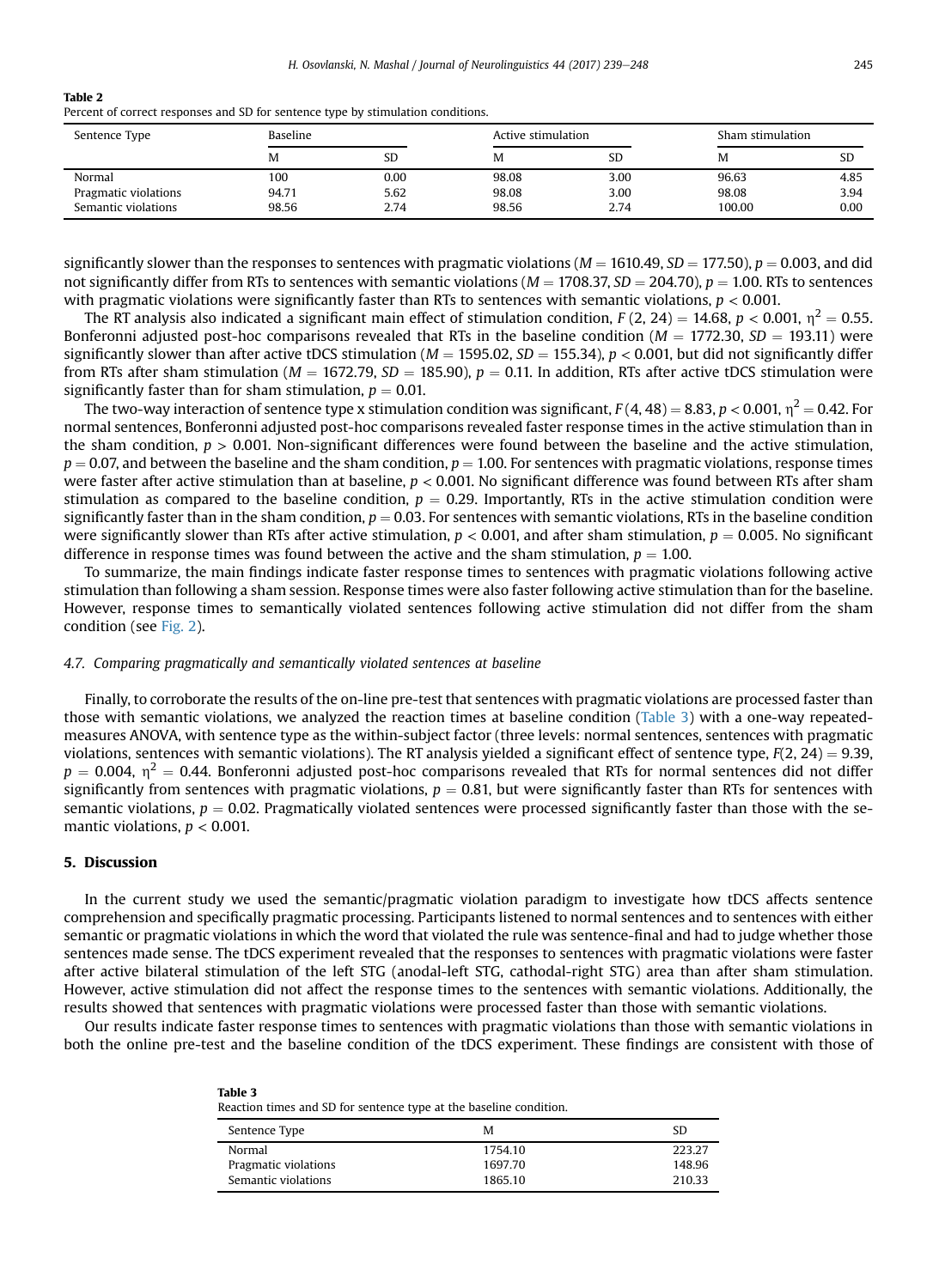[Marslen-Wilson et al. \(1988\)](#page-9-0), who also reported faster responses to sentences with pragmatic violations than to those with semantic violations. Although those findings may be task- and stimulus-dependent, as discussed in the introduction, our results support the view that language comprehension rapidly takes account of the social context, which is processed by the same early interpretation mechanism that constructs sentence meaning based on the semantics of the words ([Van Berkum,](#page-9-0) [Van den Brink, Tesink, Kos,](#page-9-0) & [Hagoort, 2008\)](#page-9-0). In contrast to this view, classic two-step models of sentence comprehension [\(Grice, 1975](#page-8-0)) claim that comprehenders initially compute a local, context-independent meaning for the sentence (semantics) before working out what it really means within the broader communicative context and the speaker's intent (pragmatics). However, our findings do not support this serial two-step approach, as they show faster access to social than semantic information.

As predicted, bilateral stimulation of the left STG area improved the processing of pragmatic violations. The participants processed the pragmatic violations faster after active stimulation than after sham stimulation. Those findings may suggest that bilateral left anodal tDCS over the STG may improve pragmatic processing. Consistent with previous studies showing that bilateral stimulation enhances the cognitive function of the target area [\(Jacobson, Koslowsky,](#page-9-0) & [Lavidor, 2012\)](#page-9-0), we suggest that anodal left STG stimulation modulates pragmatic processing during sentence comprehension. However, because the effect of tDCS is not restricted to the stimulation site [\(Hummel](#page-8-0) & [Cohen, 2006](#page-8-0)) the causal role of the STG in pragmatic processing is still not clear and should be tested in future studies. Although this was not tested in the current study, based on a previous study ([Weltman](#page-9-0) & [Lavidor, 2013](#page-9-0)) it can be speculated that applying the opposite montage (i.e., right anodal/left cathodal), may impair the processing of the sentences with pragmatic violations. [Weltman and Lavidor \(2013\)](#page-9-0) found impaired lexical processing under right anodal/left cathodal over the STG in comparison with sham and left anodal/right cathodal stimulation. The authors concluded that the cathodal stimulation to the left side simultaneously with the anodal stimulation to the right side interrupted the typical lexical processing dominance of the left hemisphere.

Our findings are consistent with previous fMRI studies [\(Kuperberg et al., 2000, 2003a](#page-9-0)), which showed greater activation in the left STG for sentences with pragmatic violations than for normal sentences, which suggests a significant involvement of this area in processing real-world knowledge. [Kuperberg et al.](#page-9-0)'s; (2000) study was composed of three different experiments in which blocks of normal sentences were alternated with blocks of either pragmatically, semantically or syntactically violated sentences. No direct comparison was performed between sentences with pragmatic violations and semantic violations. However, planned comparisons between the experiments revealed a greater difference between conditions with left STG activation for the pragmatic experiment than for the other two experiments. Our study directly compared responses to pragmatically and semantically violated sentences and found different responses to these sentence types upon STG stimulation.

The response times to the sentences with semantic violations after active tDCS stimulation did not differ from those for the sham stimulation, suggesting that the stimulation did not affect the processing of the semantic violations. This finding corroborates with previous fMRI studies [\(Hagoort et al., 2004; Kuperberg et al., 2000](#page-8-0)), which did not find greater activity in the left STG area for sentences with semantic violations than for normal sentences. Whereas [Hagoort et al. \(2004\)](#page-8-0) found increased activation in the left inferior prefrontal cortex (LIPC), [Kuperberg et al. \(2000\)](#page-9-0) showed that the right-superior and the middle-temporal gyri were more activated in response to semantic violations than for normal sentences. However, other studies ([Friederici, Rüschemeyer, Hahne,](#page-8-0) & [Fiebach, 2003; Kuperberg et al., 2008;](#page-8-0) [Ni et al., 2000\)](#page-9-0) did find greater activation in the left STG for sentences with semantic violations than for normal sentences. There were, however, some methodological differences between these three studies and the present study. Two of the studies ([Friederici et al., 2003;](#page-8-0) [Ni et al., 2000\)](#page-9-0) did not include sentences with pragmatic violations. The participants in Ni et al.'[s \(2000\)](#page-9-0) study did not perform a semantic judgment task but rather had to decide whether the sentence included a noun referring to an animate object. In addition, some of the target words were verbs. The sentences used by [Friederici et al. \(2003\)](#page-8-0) were in the imperfect passive mode and the target words were verbs, as in [Kuperberg et al. \(2008\)](#page-9-0). In the current study all the target words which created the violations were nouns. It seems that the type of word (noun vs. verb) affects the comprehension process, as the neural bases obtained from studies using verbs as target words differ from those in studies using nouns as target words. These methodological differences may explain the contradictory results. Future studies are required to explore the effects of the target word type, its location within the sentence, the syntactic complexity of the sentence and the task on the activity in the left STG.

The current study used a target word which was both sentence-final and a noun. However, the involvement of the STG in processing sentences containing semantic violations in which the target words are verbs is still not clear. Our findings point to facilitation of pragmatic processing but not of semantic processing following STG stimulation. Given the prominent role of the STG in processing sentences containing semantic violations in which the target words are verbs [\(Friederici et al., 2003;](#page-8-0) [Kuperberg et al., 2008;](#page-8-0) [Ni et al., 2000\)](#page-9-0), it is important to further conduct brain stimulation studies to disentangle the role of the STG in processing sentences with violations. Furthermore, future studies should investigate the causal role of the left STG in comparison to the left IFG, given the evidence pointing to greater activity in the left IFG in response to sentences with semantic violations than for normal sentences [\(Kuperberg et al., 2008; Tesink et al., 2011\)](#page-9-0).

The results also show that normal sentences, but not sentences with violations, were processed faster after the active than after the sham stimulation. This finding is consistent with fMRI studies [\(Friederici et al., 2003; Kuperberg et al., 2000\)](#page-8-0) which found activity in the bilateral superior temporal gyri during the processing of normal sentences. The left STG area includes Wernicke's area, which is associated with language comprehension ([D](#page-8-0)é[monet, Thierr,](#page-8-0) & [Cardebat, 2005\)](#page-8-0). Brain damage in this area affects language comprehension. Therefore, stimulation of the left STG may improve the processing of normal sentences.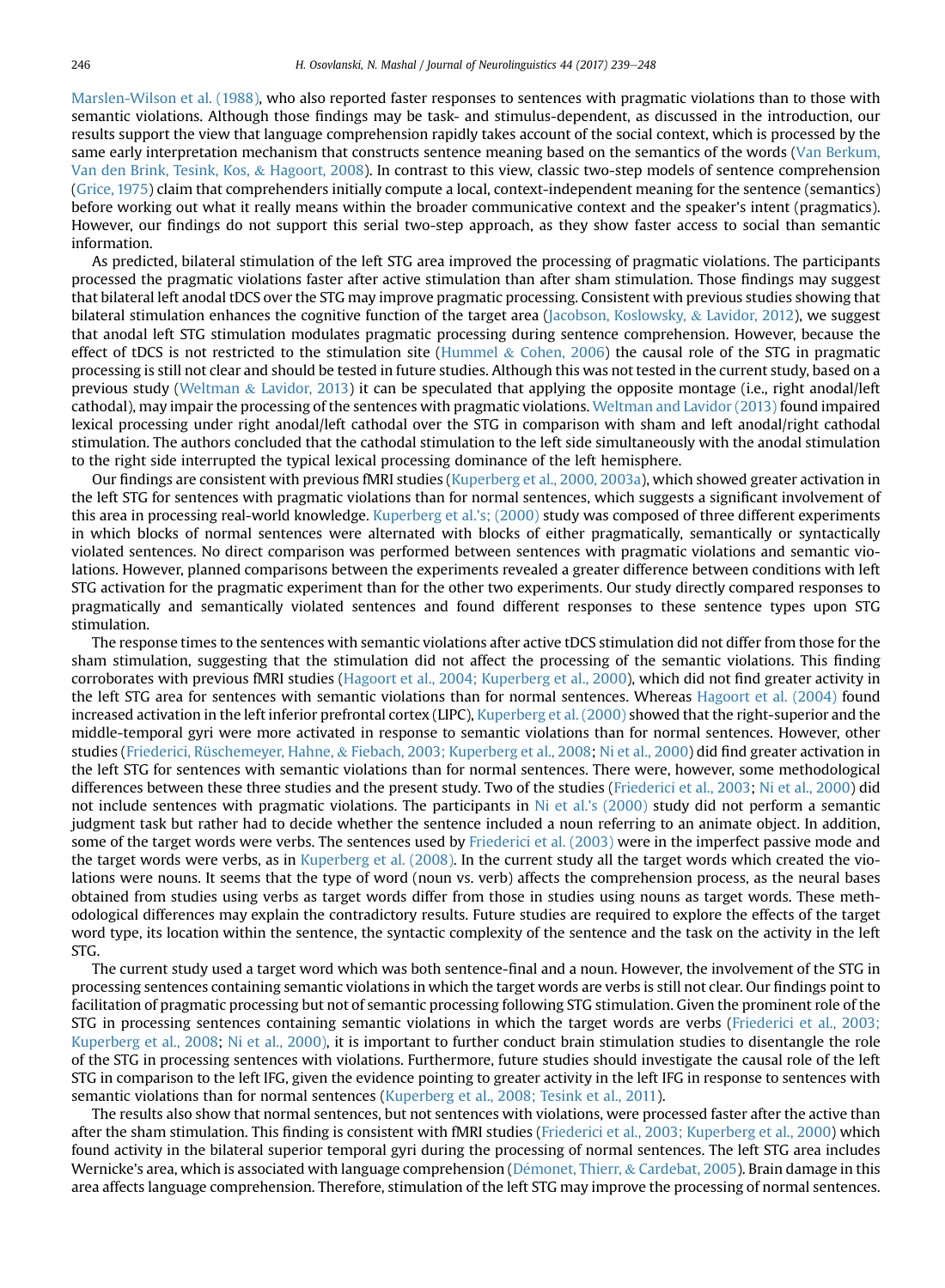<span id="page-8-0"></span>[Marslen-Wilson et al. \(1988\)](#page-9-0) claimed that a sentence with a pragmatic violation can easily be turned into a normal sentence if the right context is provided. One can easily find a context in which the sentence "John buried the guitar" would make sense, but the sentence "John drank the guitar" can never make sense. This similarity between normal sentences and sentences with pragmatic violations can also explain the similarity in the results.

Sentences with semantic violations were processed faster after both the active and the sham stimulation than in the baseline condition. The semantic violations were processed significantly slower at baseline (1865.10 ms) than both the pragmatic violations (1697.70 ms) and the normal sentences (1754.10 ms). Thus the participants had the chance to improve their performance on repeating the task after both the active stimulation and the sham stimulation. If the real (active) stimulation itself affected the processing of the semantic violations, we would have seen faster response times after the active than the sham condition. However, no difference was observed between the two stimulation conditions. In contrast, the response times of the sentences with pragmatic violations were initially faster than those with semantic violations at baseline, and nevertheless, participants improved their performance after active and not sham stimulation. Although only the first session included the baseline, half of the participants got the active stimulation in the first session, right after the baseline task, and the other half got the active stimulation in the second session (when there was no baseline). Nevertheless, we demonstrated that the order of the tasks did not affect performance and thus the comparison between the active and the sham conditions is valid (because the order of the tasks in the sessions also indicates whether or not the baseline was conducted at the same session as the active tDCS). Notably, tDCS stimulation did not affect the accuracy rate for the three sentence types, probably because of the high rate at baseline (ranging from 94.8% to 100%). Thus, only improvement in response times for pragmatic violations emerged in the current study. It would be interesting to repeat this study with a more difficult task to see whether tDCS can improve accuracy rate as well.

Some limitations of this study should be mentioned. First, the number of normal sentences was equal to both the number of sentences with pragmatic violations and those with semantic violations, so that the ratio of correct to incorrect sentences was 1:2. Thus, subjects may have been biased by the need to press "does not make sense" twice as often as "makes sense". Such a bias may explain why the sentences with the pragmatic violations were processed faster than the normal sentences in the pre-test. Thus, although the pragmatically and the semantically violated sentences had a ratio of 1:1, which allowed for a valid comparison between them, future studies should use a 1:1 ratio between normal sentences and sentences with violations. Second, we used a rather small sample size of 13 participants and no power analysis was conducted prior to the study. Further study is required to reinforce the results with more participants.

#### 6. Conclusions

To conclude, our study points to behavioral and anatomical differences in processing sentences with semantic or pragmatic violations. The differences include faster responses to pragmatic violations than to semantic violations. The fact that the tDCS decreased the response times only for the pragmatic violations indicates that it alters pragmatic (but not semantic) processing when applied over the left STG. Our findings may also point to different brain mechanisms underlying semantic and pragmatic comprehension, probably because the brain uses real-world information differently from semantic information when it constructs the meaning of a sentence. It seems that semantic processing relies on additional processes such as integrating words from remote semantic fields (e.g. "drinking" and "solid") and checking whether the selection restrictions are met. These processes probably recruit other brain areas (e.g., frontal brain regions). Given the difficulties in using and processing pragmatic information among individuals with autism, schizophrenia and learning disorders, future studies are need to investigate whether tDCS improves pragmatic processing and other aspects of pragmatics (e.g., understanding figurative language) among these individuals with pragmatic impairments.

#### References

Boggio, P. S., Fregni, F., Valasek, C., Ellwood, S., Chi, R., Gallate, J.,… [Snyder, A. \(2009\). Temporal lobe cortical electrical stimulation during the encoding and](http://refhub.elsevier.com/S0911-6044(16)30055-0/sref1) [retrieval phase reduces false memories.](http://refhub.elsevier.com/S0911-6044(16)30055-0/sref1) PLoS One, 4(3), e4959.

Chomsky, N. (1965). [Aspects of the theory of syntax](http://refhub.elsevier.com/S0911-6044(16)30055-0/sref2). Cambridge, MA: MIT Press.

De Berker, A. O., Bikson, M., & Bestmann, S. (2013). Predicting the behavioral impact of transcranial direct current stimulation: Issues and limitations. Frontiers in Human Neuroscience, 613(7). <http://dx.doi.org/10.3389/fnhum.2013.00613>.

Démonet, J. F., Thierry, G., & Cardebat, D. (2005). Renewal of the neurophysiology of language: Functional neuroimaging. Physiological Reviews, 85(1), 49-[95.](http://refhub.elsevier.com/S0911-6044(16)30055-0/sref4) [Dunn,](http://refhub.elsevier.com/S0911-6044(16)30055-0/sref6) [D.](http://refhub.elsevier.com/S0911-6044(16)30055-0/sref6) [M.,](http://refhub.elsevier.com/S0911-6044(16)30055-0/sref6) [&](http://refhub.elsevier.com/S0911-6044(16)30055-0/sref6) [Dunn,](http://refhub.elsevier.com/S0911-6044(16)30055-0/sref6) [L.](http://refhub.elsevier.com/S0911-6044(16)30055-0/sref6) [M.](http://refhub.elsevier.com/S0911-6044(16)30055-0/sref6) [\(2007\).](http://refhub.elsevier.com/S0911-6044(16)30055-0/sref6) Peabody picture vocabulary test (4th [ed.\). Minneapolis: Pearson.](http://refhub.elsevier.com/S0911-6044(16)30055-0/sref6)

[Fiori, V., Cipollari, S., Caltagirone, C., & Marangolo, P. \(2014\). If two witches would watch two watches, which witch would watch which watch? tDCS over](http://refhub.elsevier.com/S0911-6044(16)30055-0/sref7) [the left frontal region modulates tongue twister repetition in healthy subjects.](http://refhub.elsevier.com/S0911-6044(16)30055-0/sref7) Neuroscience, 256, 195-[200.](http://refhub.elsevier.com/S0911-6044(16)30055-0/sref7)

[Friederici, A. D., Rüschemeyer, S. A., Hahne, A., & Fiebach, C. J. \(2003\). The role of left inferior frontal and superior temporal cortex in sentence compre](http://refhub.elsevier.com/S0911-6044(16)30055-0/sref8)[hension: Localizing syntactic and semantic processes.](http://refhub.elsevier.com/S0911-6044(16)30055-0/sref8) Cerebral Cortex, 13(2), 170-[177.](http://refhub.elsevier.com/S0911-6044(16)30055-0/sref8)

[Gandiga, P. C., Hummel, F. C., & Cohen, L. G. \(2006\). Transcranial DC stimulation \(tDCS\): A tool for double-blind sham-controlled clinical studies in](http://refhub.elsevier.com/S0911-6044(16)30055-0/sref9) brain stimulation. [Clinical Neurophysiology, 117](http://refhub.elsevier.com/S0911-6044(16)30055-0/sref9)(4), 845-[850](http://refhub.elsevier.com/S0911-6044(16)30055-0/sref9).

[Grice, P. \(1975\). Logic and conversation. In P. Cole, & J. L. Morgan \(Eds.\),](http://refhub.elsevier.com/S0911-6044(16)30055-0/sref10) Syntax and semantics 3: Speech acts (pp. 41–[58\). New York: Seminar Press](http://refhub.elsevier.com/S0911-6044(16)30055-0/sref10).

[Hagoort, P., Hald, L., Bastiaansen, M., & Petersson, K. M. \(2004\). Integration of word meaning and world knowledge in language comprehension.](http://refhub.elsevier.com/S0911-6044(16)30055-0/sref11) Science, 304[\(5669\), 438](http://refhub.elsevier.com/S0911-6044(16)30055-0/sref11)-[441.](http://refhub.elsevier.com/S0911-6044(16)30055-0/sref11)

[Hartwigsen, G. \(2015\). The neurophysiology of language: Insights from non-invasive brain stimulation in the healthy human brain.](http://refhub.elsevier.com/S0911-6044(16)30055-0/sref12) Brain and Language, 148,  $81 - 94.$  $81 - 94.$  $81 - 94.$ 

Hummel, F. C., & Cohen, L. G. (2006). Non-invasive brain stimulation: A new strategy to improve neurorehabilitation after stroke? Lancet Neurology, 5, 708e712. [http://dx.doi.org/10.1016/s1474-4422\(06\)70525-7.](http://dx.doi.org/10.1016/s1474-4422(06)70525-7)